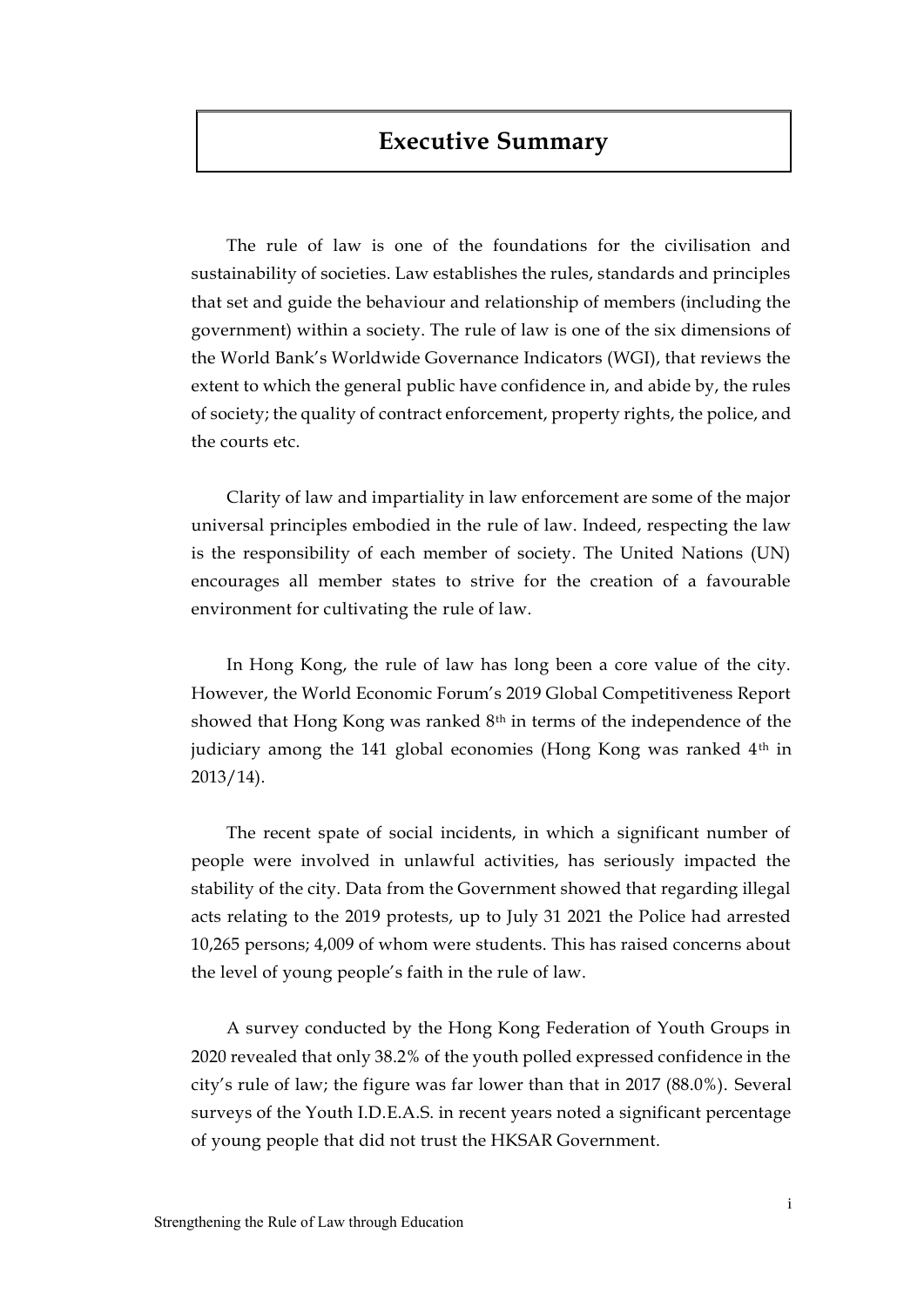The participation of its youth is a driving force for the continuity of Hong Kong society. Their faith in the rule of law therefore has an implication on the stability and sustainability of the city's future, as well as its governance. The data and situations outlined earlier concerning the perceptions of the youth in regard to the rule of law, require attention; especially after the city's experience of the unprecedented social incidents.

This study looks at the values and perceptions of youth about the rule of law in Hong Kong, as well as the challenges to their faith in it given the political and social unrest of recent years. Recommendations will be put forward with the aim of safeguarding the city's rule of law through education and other approaches. It is hoped that the younger generation can take a more active role in building Hong Kong society, as well as providing some insights for maintaining good governance.

In conducting this study, data was collected between August and October 2021 through: an on-site survey of 529 young people (aged 15 to 34); parallel-case interviews with 15 similar individuals; and research-exclusive interviews with 4 academics and experts.

### **Main Discussion**

**1. The rule of law is one of the foundations for the civilisation and sustainability of societies. Various factors contribute to maintaining the rule of law, including people's perceptions of it, awareness of the rules, confidence in the judiciary, and its overall relationship with society. Every member of society (including government) is responsible for maintaining respect for the law.**

According to the UN, the rule of law refers to a principle of governance in which all persons, institutions and entities (public and private; including the state itself), are accountable to laws that are publicly promulgated, equally enforced and independently adjudicated. All members of a society have a duty to embrace all possible measures for ensuring that everyone is equal before the law.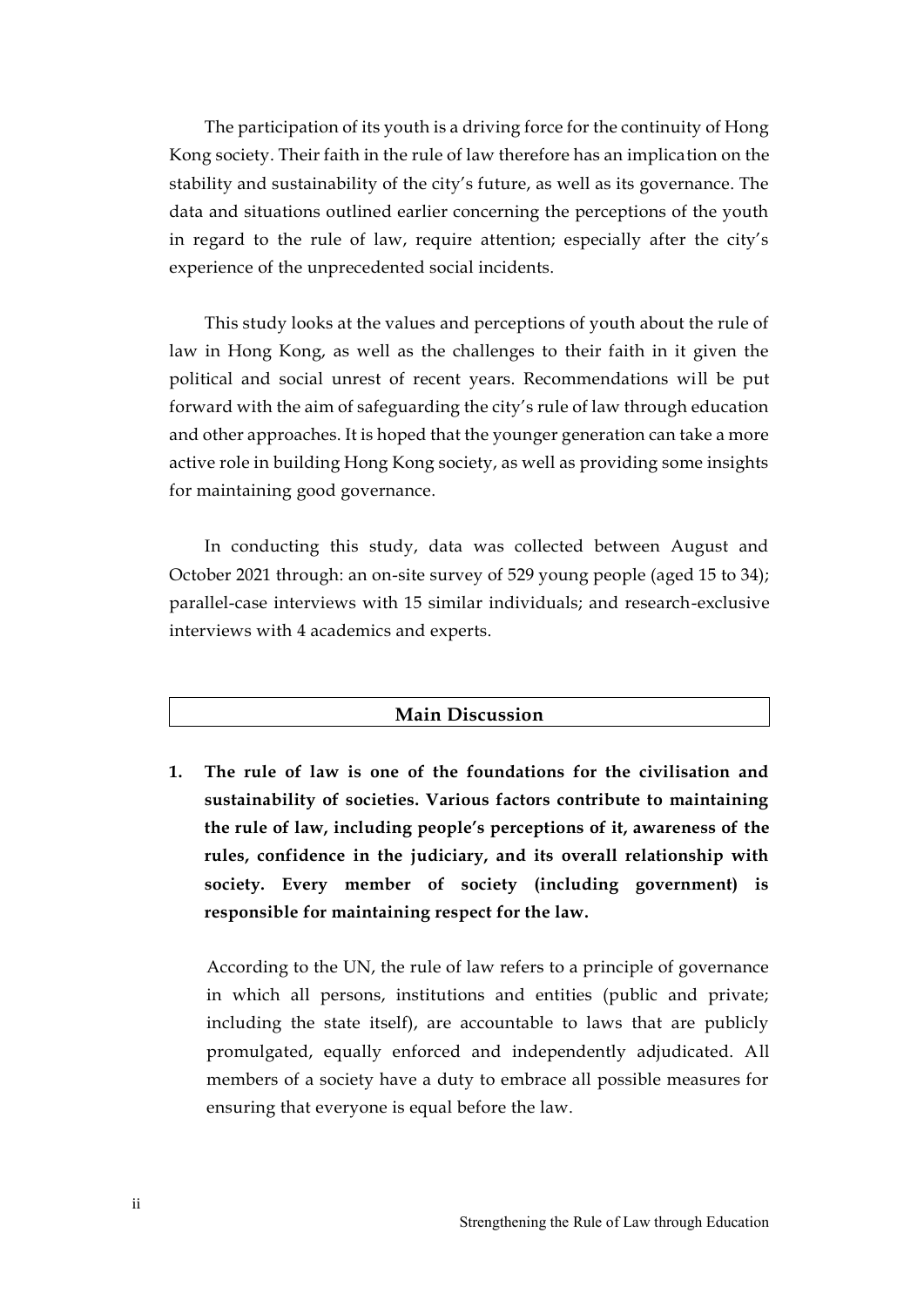An academic pointed out that one of the fundamental roles for the existence of law was that it protects the common good and interests of the members of a society. Within the realm of public governance, policy formulation and enactment must have a legal basis. The rule of law is crucial for good governance.

The WGI's Rule of Law index measures people's confidence in the rule of law, their abiding by the rules, as well as their perceptions regarding the quality of contract enforcement, the police, and the courts etc. An overseas research agency, with a mission to promote global peace, has pointed out that the level of trust between the government and its society is one of the key elements.

The existence of law has various functions, with one example being that by the promotion of abiding by the law, the individual rights of each member are respected for the common good of the society. Safeguarding the belief in the rule of law is the duty of everyone within each society.

## **2. The values and perceptions of the rule of law held by the young respondents require attention.**

Hong Kong has earned a high reputation in various international rule of law rankings, yet its position has fallen in recent years. In the WGI's Rule of Law index between 2014-2018, Hong Kong was within the range of 93.27 points to 95.19 points (on a scale of 0-100; 100 being the highest); the scores in 2019 and 2020 were 91.35 points and 91.83 points, respectively. That correlated to differences in its global ranking in 2020 (18th) with that of 2018 (11th).

In consideration of the increasingly complicated social environment of Hong Kong society, the perceptions of youth concerning the rule of law in the city are worthy of being paid attention.

**2.1 Respondents cherished the rule of law. Some youth hoped that the rule of law could be maintained. However, they had reservations regarding the current situation of the rule of law as implemented in Hong Kong.**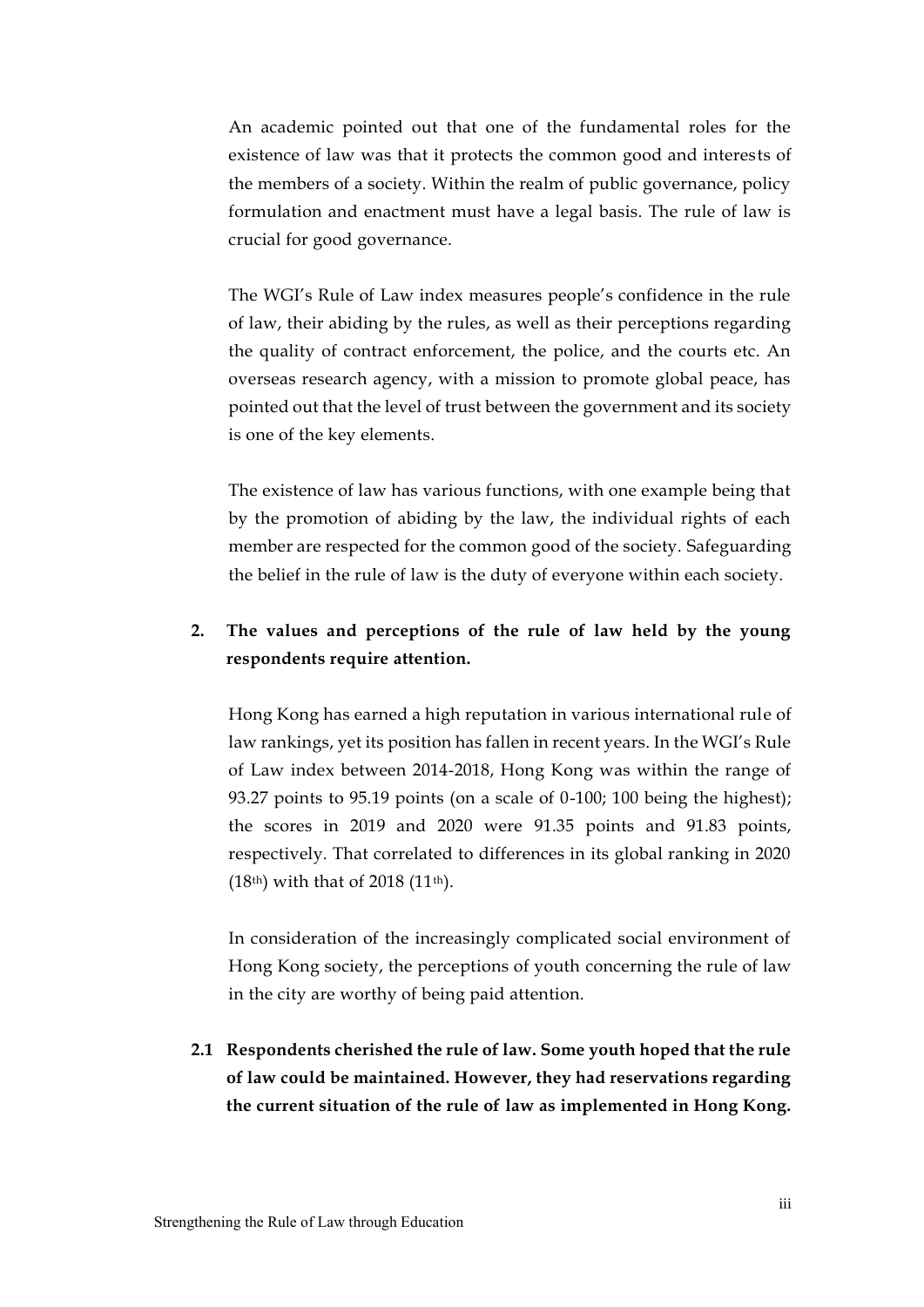The importance attached to the rule of law as a core value of Hong Kong, by the 529 polled respondents, was rated at an average of 7.87 (on a 0-10 scale; " $5"$  = moderate, " $10"$  = very important). Of the 15 parallel-case interviews with similar individuals, some hoped to retain the continuation of the rule of law spirit in the city; some others considered self-discipline as the most important rationale for the existence of law, in which each member of the public simply respected the rights of others. They believed that only by doing so could people feel safe and secure.

The poll, however, noted that the respondents had reservations when asked how they felt about the current situation of the rule of law in the city. Of the 529 respondents, 45% agreed (very much agree or fairly agree) with the statement that the government could exert influence on the courts; 12.8% disagreed (very much disagree or fairly disagree).

The percentage of those who agreed (very much agree or fairly agree) with the statement that there is no independent judiciary (25.2%) was similar to those who thought otherwise (27.0%). Similar findings applied to when respondents were asked if they agreed with the statements that law could uphold social justice (25.7% agreed; 22.7% disagreed), or that court trials were fair (18.3% agreed; 19.1% disagreed).

What was of particular note was the statistically significant and large number of respondents who opted for "half-half" when asked the three questions above: 47.6%, 51.6% and 62.4% respectively.

Rule of law is the capstone of people's livelihoods, as it protects their rights and the common interest of society, and is considered as the greatest strength of Hong Kong. There is though a discrepancy between the respondents' expectations and how they regard the reality. This highlights concerns about the scale of the impact on the relationship between the youth and the wider society of Hong Kong. Anyone who cares for Hong Kong's future should be concerned.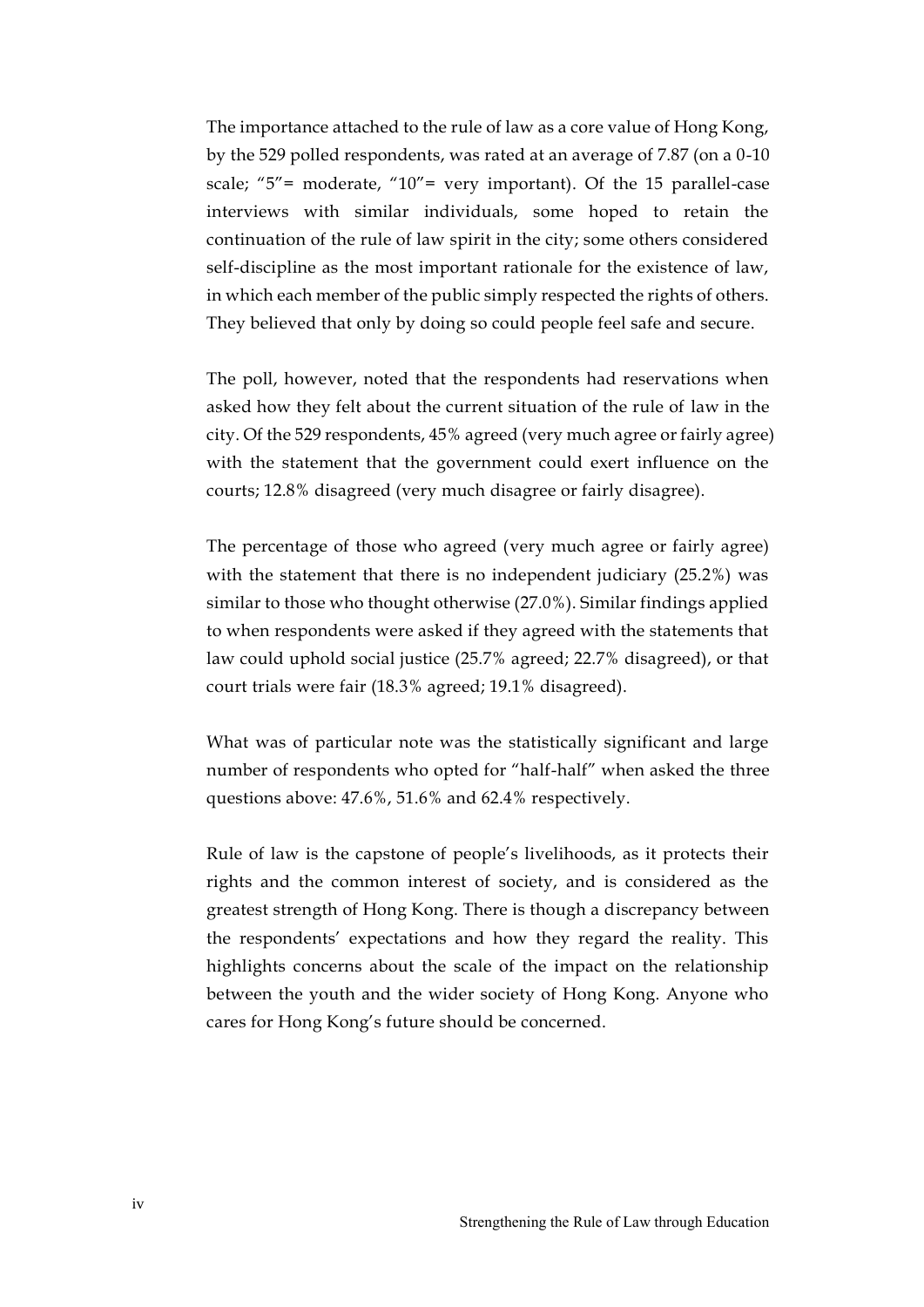**2.2 Mutual trust between the government and citizens is an important element for cultivating a rule of law culture in any society. A large number of respondents expressed their diminishing confidence in the city's rule of law after the recent spate of social incidents. This was particularly the case for those who distrusted the HKSAR Government. The issue of trust is a serious matter for the city to effectively maintain its rule of law.** 

Seventy percent (70.1%) of respondents said that their confidence in the city's rule of law fell after the recent spate of social incidents. The percentages of those who shared the same feeling regarding: confidence in the police (79.4%), the justice department (59.0%), and the judges (48.6%) were especially noteworthy.

In addition, 42.0% of respondents said that citizens' loss of confidence in the rule of law was the greatest challenge towards its effective maintenance in the city. Another 30% (29.5%) said that the challenge lay in the lack of mutual trust between the Government and citizens.

More than 70% (71.2%) of respondents did not trust the HKSAR Government. Respondents expressing distrust in the Government were more inclined to: think that there was no independent judiciary; believe that the government could influence court rulings; have a diminished confidence in the city's rule of law, police, justice department, and the judges; disregard the statement that court trials were fair; and reject the statement that the law could uphold social justice.

Hong Kong society is still affected by many deeply-rooted issues. The recent spate of social and political incidents, triggered by the [now](https://www.scmp.com/topics/hong-kong-extradition-law?module=inline&pgtype=article)[abandoned extradition bill,](https://www.scmp.com/topics/hong-kong-extradition-law?module=inline&pgtype=article) has heavily affected the governance of the territory and unprecedentedly eroded the level of trust in the HKSAR Government. Against this background, any policies or actions of the Government would easily provoke suspicion and scepticism from the public. There is a famous saying in the legal sector that "Justice must not only be done, but must also be seen to be done". The HKSAR Government should continuously seek to increase the transparency of its work relating to judicial and legal procedures, such as law enforcement, prosecution and court trials, so as to restore and maintain public trust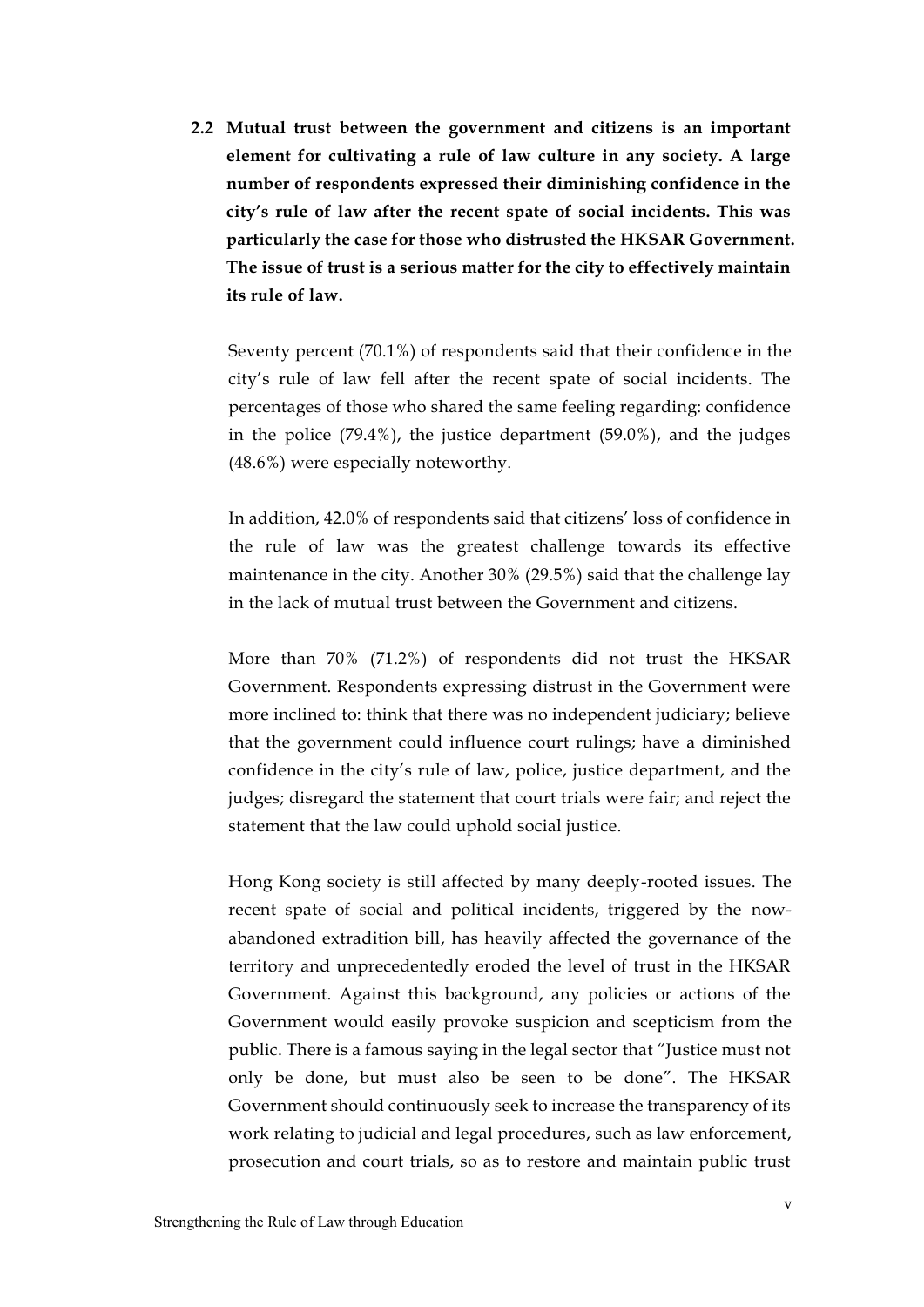and eliminate unnecessary doubt from the public.

**2.3 More than 70% of respondents indicated that they would follow laws they deemed unreasonable. The most cited reason of those, was that they would face prosecution by not doing so. Some referred to the reason that complying with the law was a civic duty. There were youth in the parallel-case interviews that revealed the motive behind their compliance with laws was to avoid being arrested for no immediately obvious reason.**

377 respondents (accounting for 71.3% of the total) said that they would follow laws they deemed unreasonable. More than half (55.2%) of this number referred to the concern of facing possible prosecution for non compliance, while 22.0% cited the reason of civic duty. 144 respondents (accounting for 27.2% of the total), however, indicated they would not follow laws they deemed unreasonable. Of these, the most cited reason was that no-one should observe laws that were not reasonable (87.5%).

Some youth in the parallel-case interviews expressed the view that the severe penalties of the National Security Law had made them more vigilant in abiding by laws; the series of arrest operations relating to social incidents had left them feeling uneasy. Based on this reasoning, some youth frankly said that they had changed their motivation for following laws; from fulfilling civic duty to avoiding being arrested for no immediately obvious reason.

Law is a form of social contract. The ultimate value behind complying with laws is that every member is helping to protect the common interest. This is a positive gesture and enables society to progress. While compliance with laws out of the fear of being prosecuted is in itself not a bad thing, this might not be the best method for cultivating respect for the law or for fostering harmony within a society. Instead, policy makers should be more attentive to the importance of promoting the positive side of obeying laws.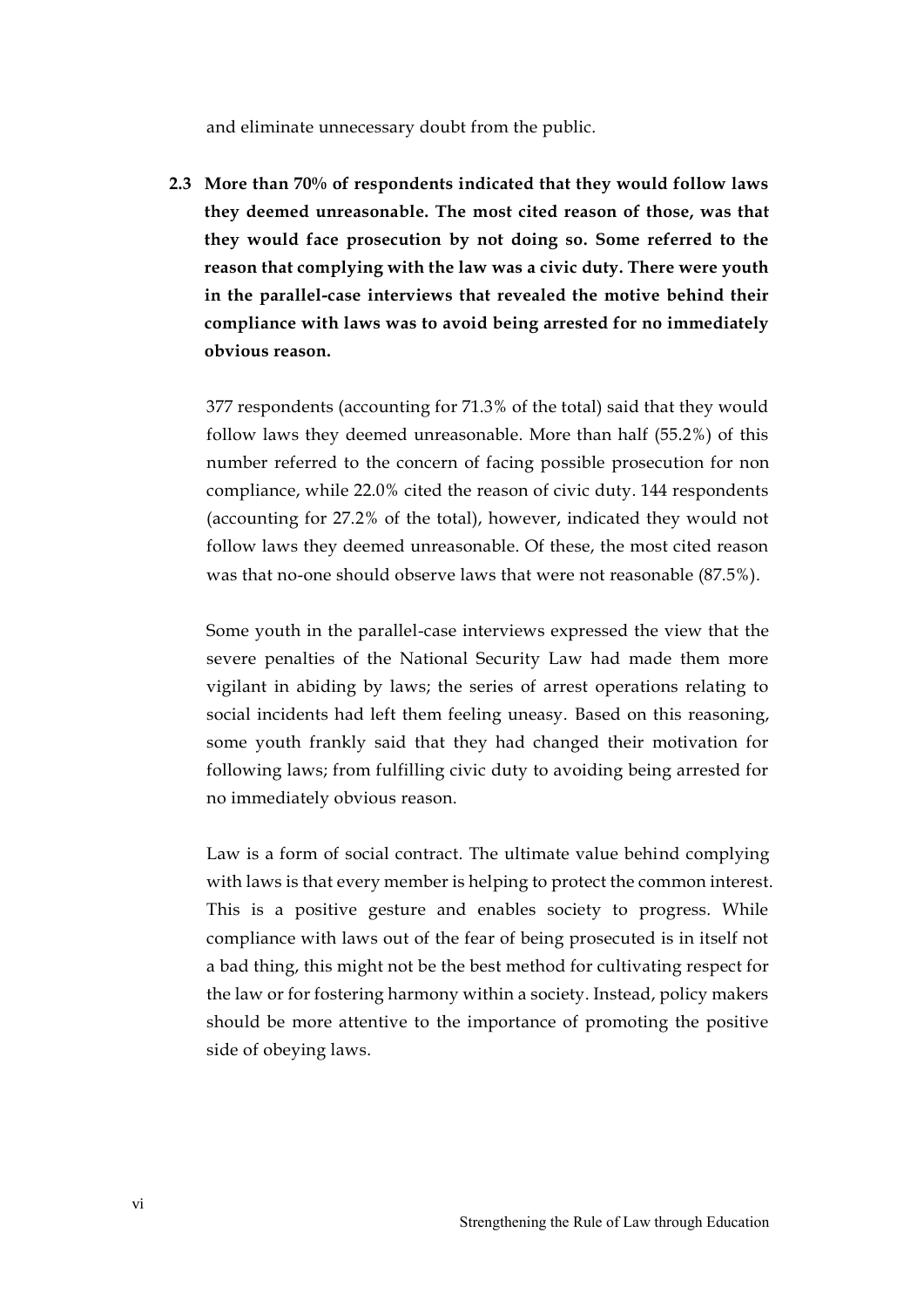**3. There is neither a shortcut to nor a single factor involved in safeguarding the rule of law. Hong Kong society has encountered challenges in this regard. The Government and the community should work together to maintain its hard-earned rule of law culture.**

This study finds that there are hurdles in promoting education about the rule of law in the city. Some youth in the parallel-case interviews lamented that issues related to the rule of law had become overly sensitised through the polarisation of society in recent years. Some found it difficult to have rational discussions on this topic, and some honestly said that they preferred to keep silent about it.

An expert in one of this study's interviews pointed out that some media reported news related to the rule of law in a less objective manner. Citizens tended to make personal comments on court rulings (for example, if it was reasonable or not), according to the outcome of the verdict without paying sufficient attention to the legal grounds. The expert considered that this kind of comment was unfair to the judges.

According to the respondents' point of view, the performance of the HKSAR Government in promoting education about the rule of law was rated at an average of 4.20 (on a 0-10 scale; 5 representing a 'pass' and 10 means very good).

An expert in the interview of this study said that there was a close relationship between the Basic Law, the National Security Law, and the changes to the HKSAR's electoral system, as they are all based on the fact that Hong Kong is a part of China. The expert, however, raised a concern that some members of the public lacked a comprehensive understanding of Hong Kong's history, while some were unwilling to come to terms with its political and legal reality.

Explaining legislation is a part of rule of law education. Some youth in the parallel-case interviews said that the National Security Law was a new piece of legislation in the city and its hasty enactment coupled with the unclear explanation by the Government, left the public uncertain about its clarity and predictability.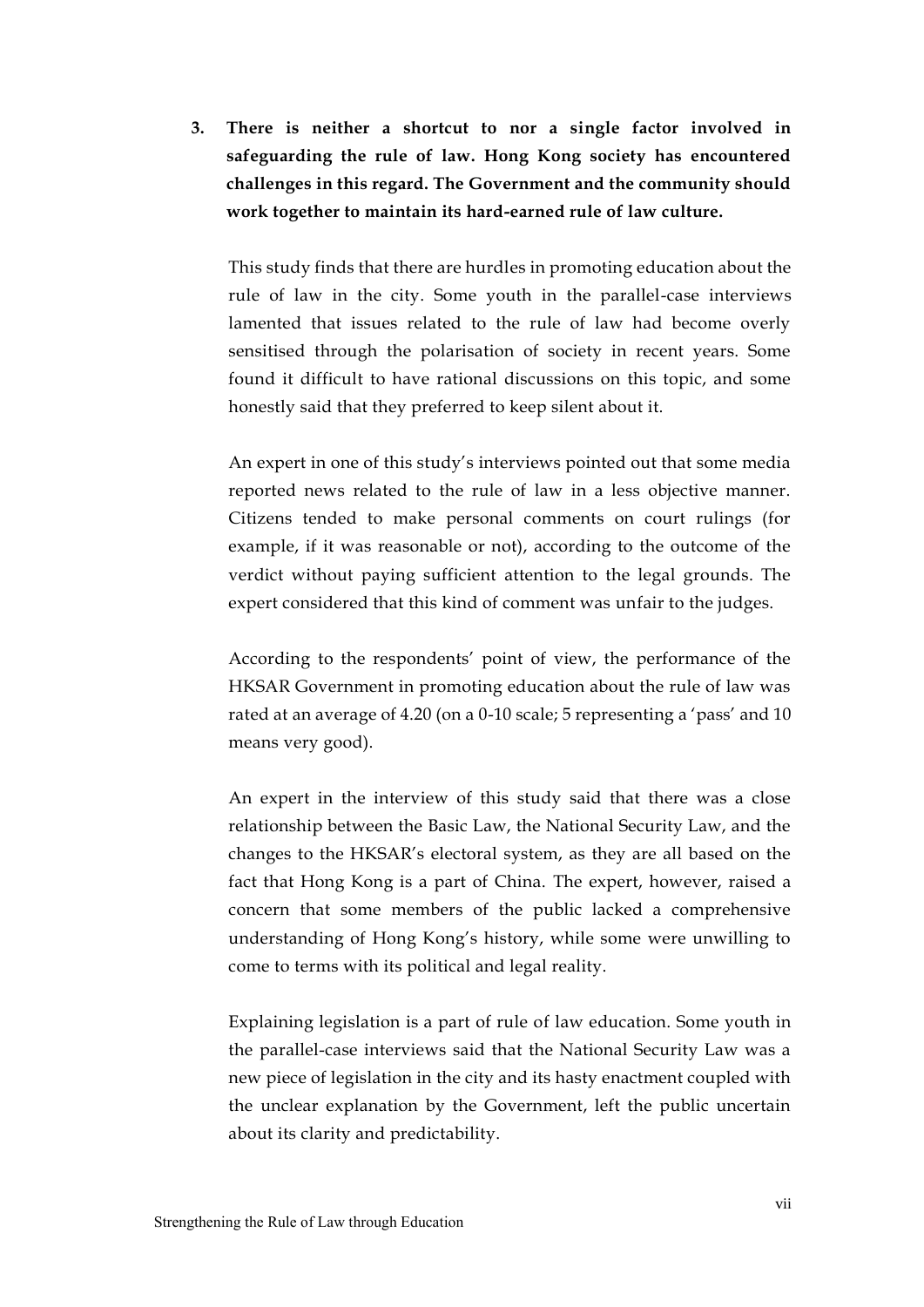The rule of law foundation of Hong Kong has been built and developed over many years. All sectors in the city should join together to maintain a favourable environment and avoid worsening any problems.

### **4. Respondents were committed to the promotion of the rule of law, but some felt powerless in this regard.**

According to the UN, there are various approaches that individuals could adopt to help promote a culture of lawfulness, such as being more active in understanding law and advancing legal reform. This study noted that 261 respondents (49.3%) were interested in knowing more about the law. The most cited method that was considered as the most effective way to enrich their knowledge of law was searching information by their own, closely followed by attending court proceedings. The rest (50.7%), however, showed no such interest, with most referring to the reason that there was no need or no use for them in so doing.

Some youth in the parallel-case interviews were current tertiary students. They said that they had learned a lot about the spirit of the rule of law and understood it better as a result of participating in workshops and other sessions on the subject organised by Non-Governmental Organisations (NGOs). They were impressed by the diverse and interactive elements of such sessions which included mock courts and role play where they could exchange views. This made them more interested in and aware of the rule of law. Some of them joined the workshop in the capacity of group leader. They were impacted by the fact that they managed to conduct effective communication with younger participants (Primary School or Secondary School students). An expert shared a view that young people could take a role in promoting the spirit of the rule of law to their peers. Indeed, more than half of the respondents (51.2%) revealed that their concept on the rule of law was most influenced by peers.

Some youth in the parallel-case interviews shared their experience of attending court proceedings or visiting judiciary departments, saying that such involvement could maintain their sense of the rule of law and understand more about it.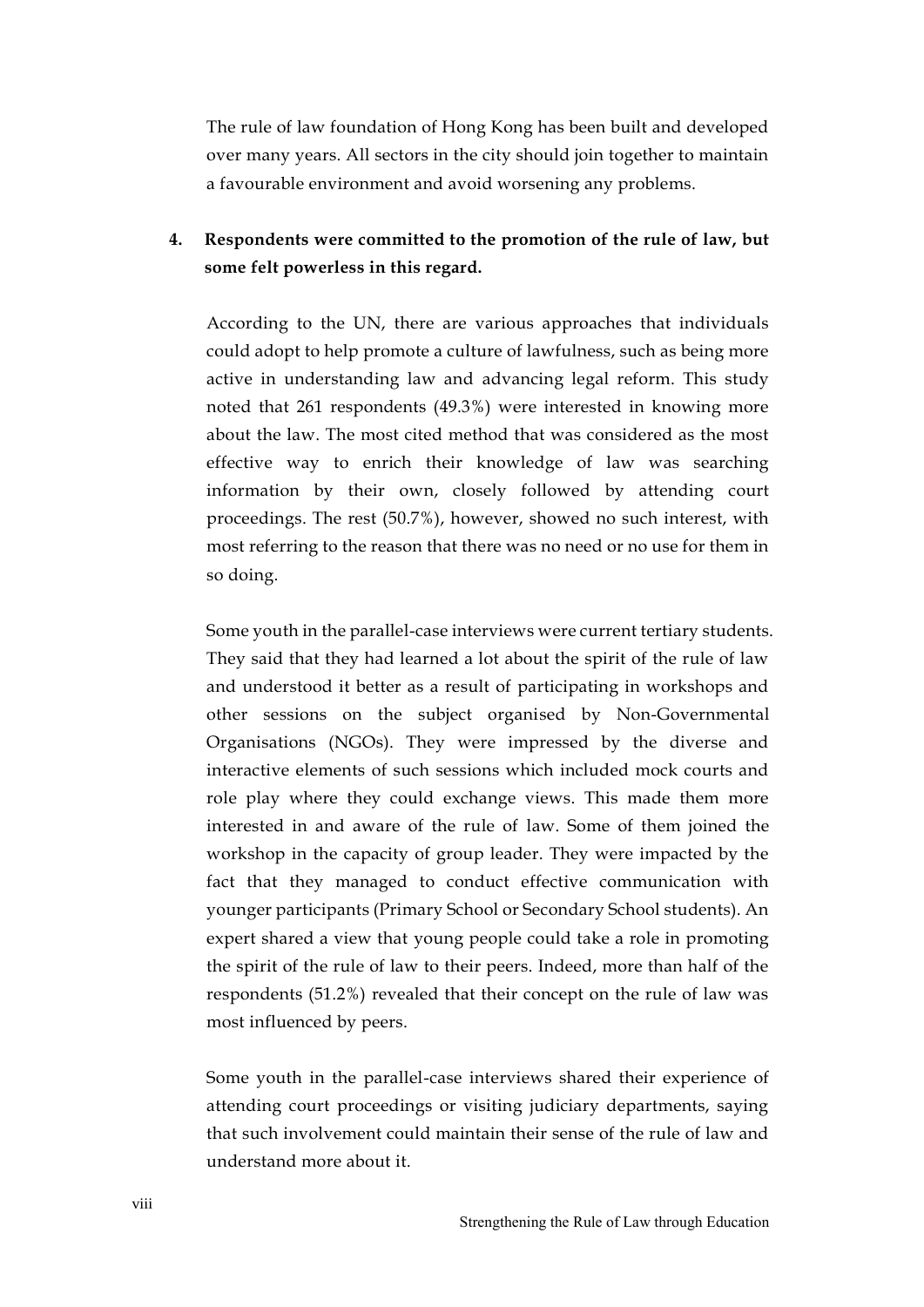Nevertheless, some youth in the parallel-case interviews said that society had generally ignored the role of young people in promoting the rule of law. Some youth even believed that their ability was quite limited in this regard, while some said that there was a lack of opportunity for them to take part. As a result, some youth felt hopeless and powerless.

An expert pinpointed that many of the rule-of-law promotions targeting students were arranged on a one-off basis, and the time was short. The expert emphasised that a more systematic curriculum with sufficient allocation of time is required to deepen students' understanding of this subject.

Participation in, familiarity with the rationale of laws and the history of society could help better promote the understanding of the law. The Government and all sectors of society should explore and provide more opportunities and platforms for young people to take part in its promotion.

### **Recommendations**

Based upon the findings and discussion above, this study proposes the following recommendations on education, transparency and youth participation so the spirit of the rule of law in the city could be safeguarded.

- **1. Continuous public education and promotion is necessary if a society is to continue cultivating and maintaining the rule of law. This study recommends that the city's future rule-of-law education should be strengthened in the following ways:**
- **1.1 Enhance education about the rationale behind laws.**

**The rationale behind the existence of laws requires our support and attention. Only under circumstances in which each member of the community is willing to abide by laws, could everyone's rights and society's common interests be protected, enabling being able to live in a stable and peaceful community.**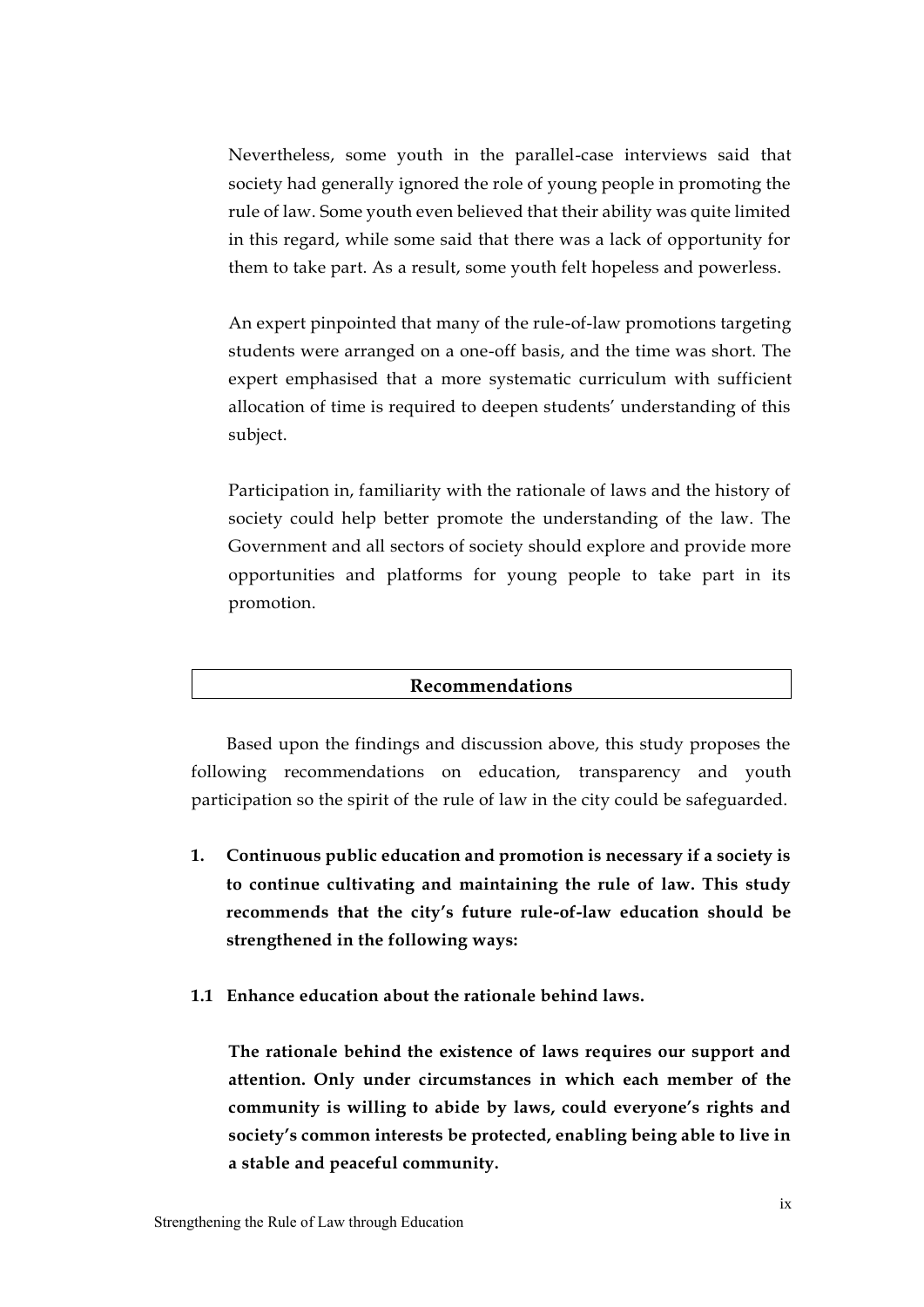**In order to consolidate the rationale of laws and its influence, this study recommends that more emphasis on the content of new legislation is not enough; education about the rationale behind laws and their implementation is also needed. Such an approach is crucial for cultivating an atmosphere of respecting law within a society.** 

**1.2 Enhance education about the relevance between the Constitution and the Basic Law.**

**Laws are formulated and promulgated within the particular context of a society, in which a deep connection between the laws and the society's history is established.**

**This study recommends that the link between the Constitution and the Basic Law should be enhanced, with an aim of helping the public understand the historical background of the Basic Law, its constitutional position, its legislative justification and source of comprehensive and system-based power.** 

- **2. The HKSAR Government has been facing challenges of low public trust, resulting in a less favourable environment within which to build public confidence. The Government should seize every opportunity to help increase citizens' faith in the rule of law.**
- **2.1 Improve explanation of the law and the strategy behind its promotion.**

**This study noted that the Government's performance in its explanation of new legislation and responding to public concerns in recent years was far from satisfactory, leaving citizens uncertain about what the legislation meant. This, to a large extent, undermines the general principles that laws should be clear, stable, predictable and easily understood. The Government should learn from experience.** 

**This study recommends that the Government should improve its explanation of new legislation by holding more public consultations to address the public's concerns and worries. This could result in greater support for new legislation by allaying doubts.**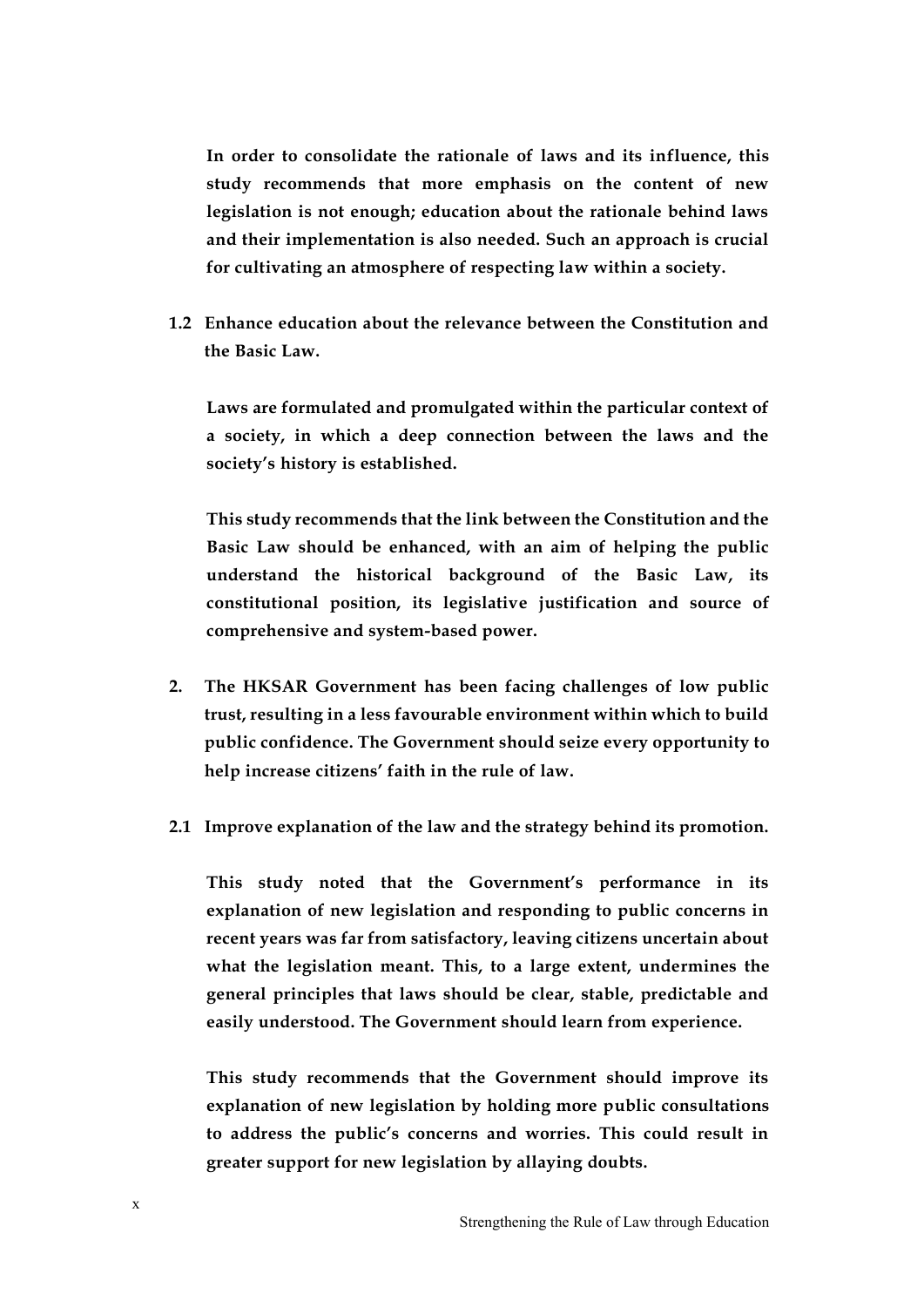**With the ever-changing political and social landscape of the city, this study also recommends that the Government should keep reviewing legislation through a process of thorough consultation with and listening to all stakeholders.**

**2.2 Improve the transparency of court trials, and the standards of prosecutions.**

**It is important to make the work of law enactment, prosecution and courtroom trials open and transparent so as to build public confidence in the rule of law. All criminal proceedings commence in the Magistrates' Courts, in which many of the verdicts are delivered verbally. There are live broadcasting facilities within the court building of the Court of Final Appeal, High Court, District Court, and all seven Magistrates' Courts. To improve the transparency of the judiciary, this study recommends that:** 

- **(1) The judgements, reasons for verdict, and reasons for sentence of the rulings at Magistrates' Courts should be made available on the Judiciary's website for public reference.**
- **(2) For any prosecution that might cause widespread public concern, the Judiciary should take the initiative to explain to the public the reasons and considerations when it comes to deciding whether or not to prosecute cases.**
- **(3) The live broadcast of court trials should extend beyond the courtroom at all levels so that as many members of the public as possible can watch and follow trials.**
- **3. Explore more training and opportunities for young people so that they could take a more active role in the promotion of the Hong Kong's rule of law and further motivate them to help in the future development of the city.**

**Youth engagement is a driver of change and of the continuous development of society. They are also best able to influence their peers**